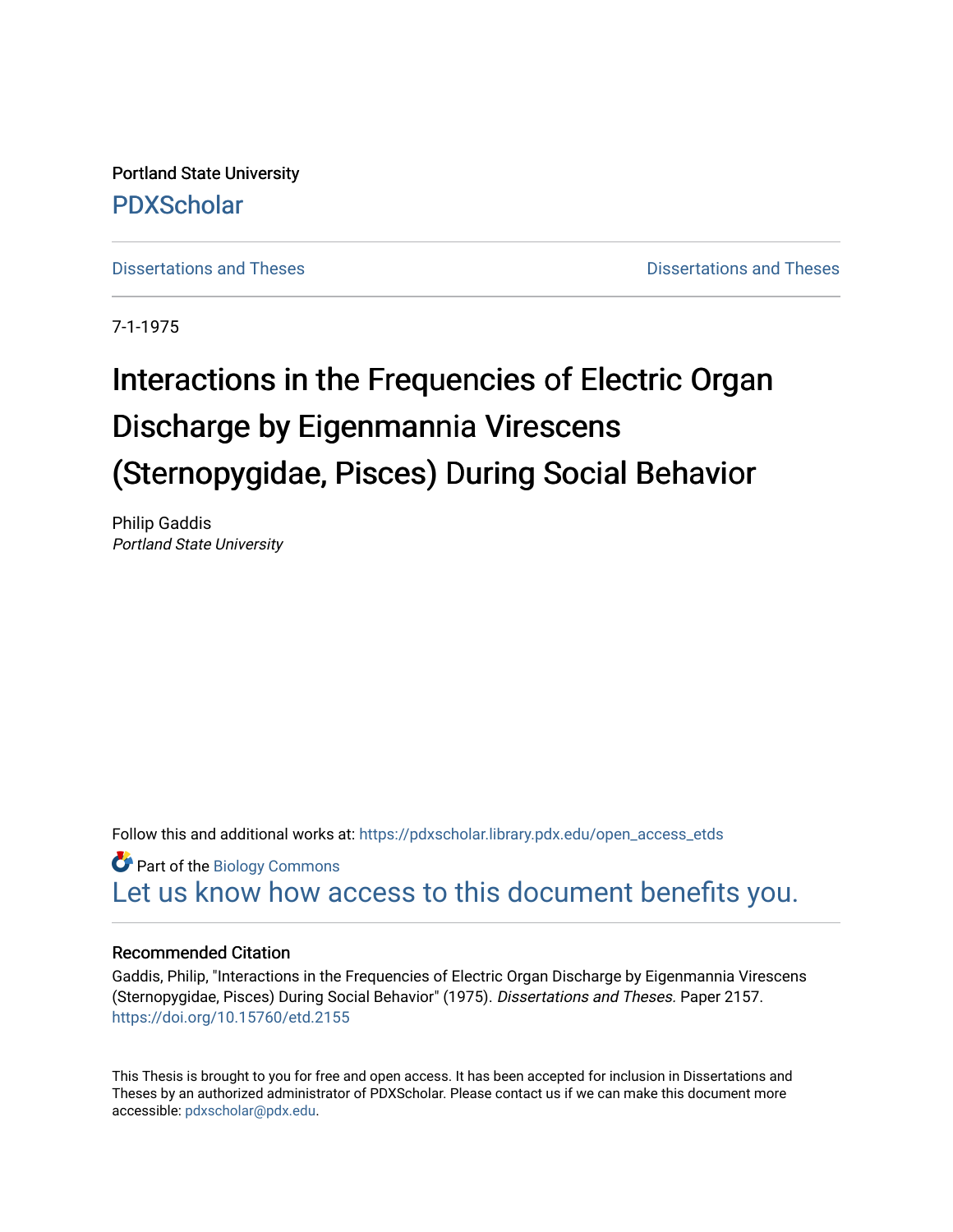| AN ABSTRACT OF THE THESIS OF Philip Gaddis for the Master of Science |
|----------------------------------------------------------------------|
| in Biology presented July 1, 1975.                                   |
|                                                                      |
| Interactions in the Frequencies of Electric Organ Discharge          |
| by Eigenmannia virescens (Sternopygidae, Pisces) During              |
| Social Behavior.                                                     |
|                                                                      |
| APPROVED BY MEMBERS OF THE THESIS COMMITTEE:                         |
|                                                                      |
| Richard Petersen, Chairman                                           |
| Richard, Forbes                                                      |
|                                                                      |
| Robert Tinnin                                                        |
|                                                                      |
| The extent to which individuals of Eigenmannia virescens modula      |
| their electric organ discharge frequencies to accommodate the fre-   |

The extent to which individuals of Eigenmannia virescens modulate their electric organ discharge frequencies to accommodate the frequencies of others of the same species during social interactions was investigated. Recordings of the fish's discharge frequencies, taken with Tektronix 3L5 and *5IAN* spectrum analyzers, showed"that, although movements of up to 60 Hz in a day may be made, the frequency movements would be made more or less synchronously by all fish in the group. An apparent preference for, and a tendency of the fish to follow one another in frequency, at frequency ratios of 2:3 (a musical fifth),  $3:4$ (fourth), and even 4:5 (major third) was observed. The appearance of a circadian rhythm was also noticed. of others of the same species during s<br>ted. Recordings of the fish's dischar<br>ronix 3L5 and 5L4N spectrum analyzers,<br>of up to 60 Hz in a day may be made,<br>nade more or less synchronously by all<br>preference for, and a tendency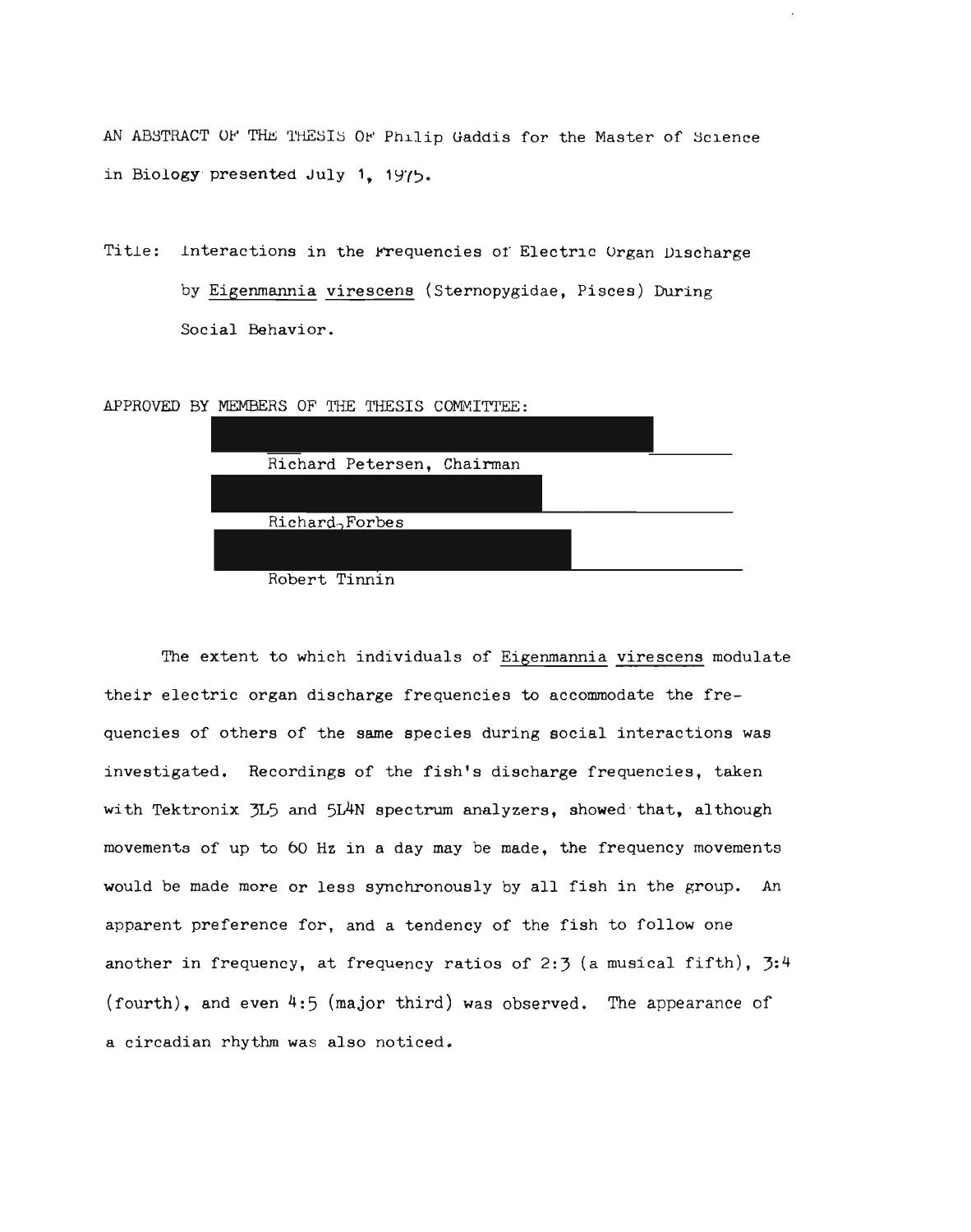TO THE OFFICE OF GRADUATE STUDIES:

The members of the Committee approve the thesis of Philip Gaddis presented July **1,** 1975.

| Richard Petersen, Chairman |  |  |
|----------------------------|--|--|
|                            |  |  |
| Richard Forbes             |  |  |
|                            |  |  |
| Robert Tinnin              |  |  |
|                            |  |  |
| Laird C. Brodie            |  |  |

APPROVED: APPROVED:



July 1, 1975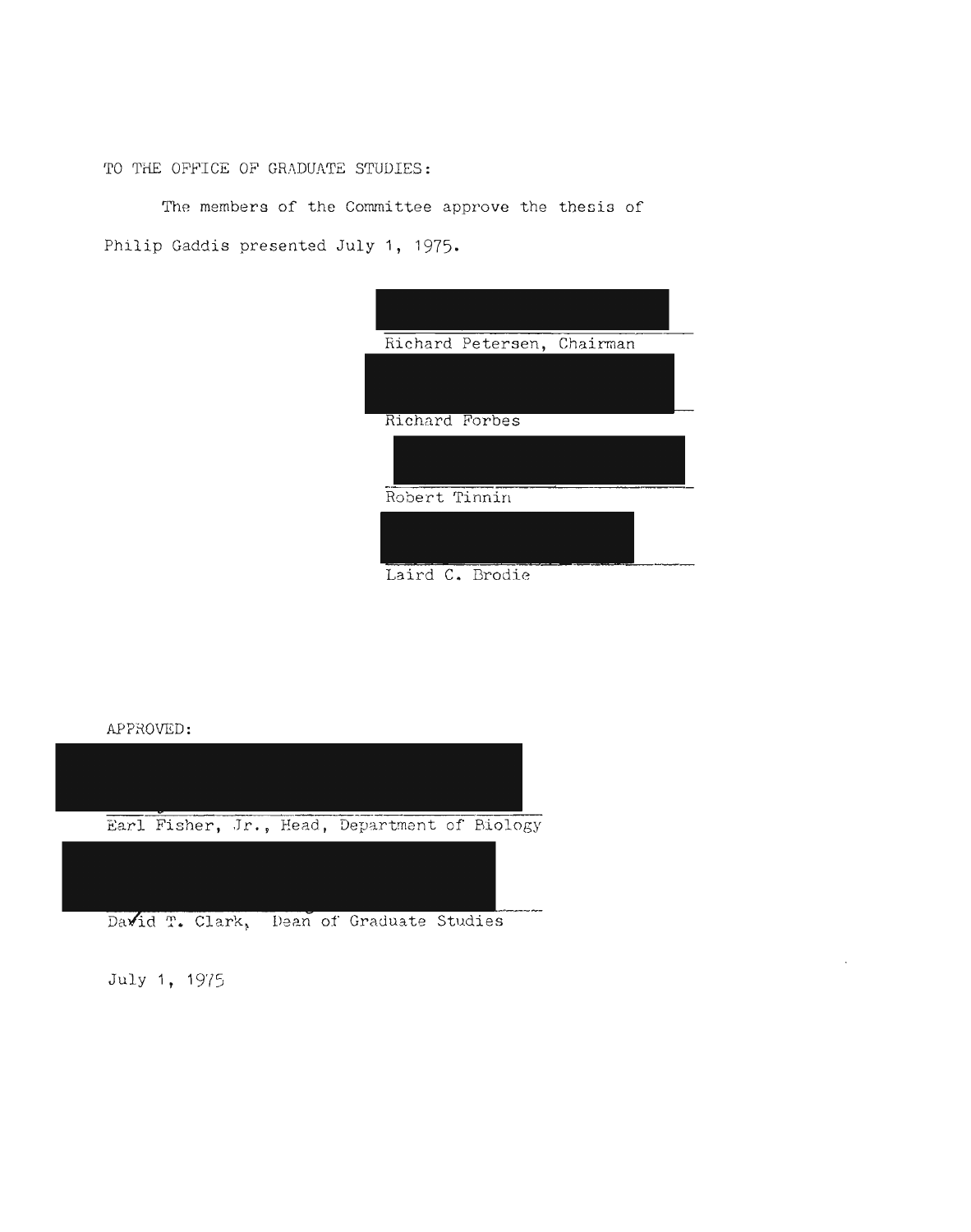# INTERACTIONS IN THE FREQUENCIES OF ELECTRIC ORGAN DISCHARGE BY

EIGENMANNIA VIRESCENS (STERNOPYGIDAE, PISCES)

DURING SOCIAL BEHAVIOR

by

PHILIP GADDIS

A thesis submitted in partial fulfillment of the requirements. for the degree of

> MASTER OF SCIENCE in BIOLOGY

Portland State University 1975

PORTLAND STATE UNIVERSITY LIBRARY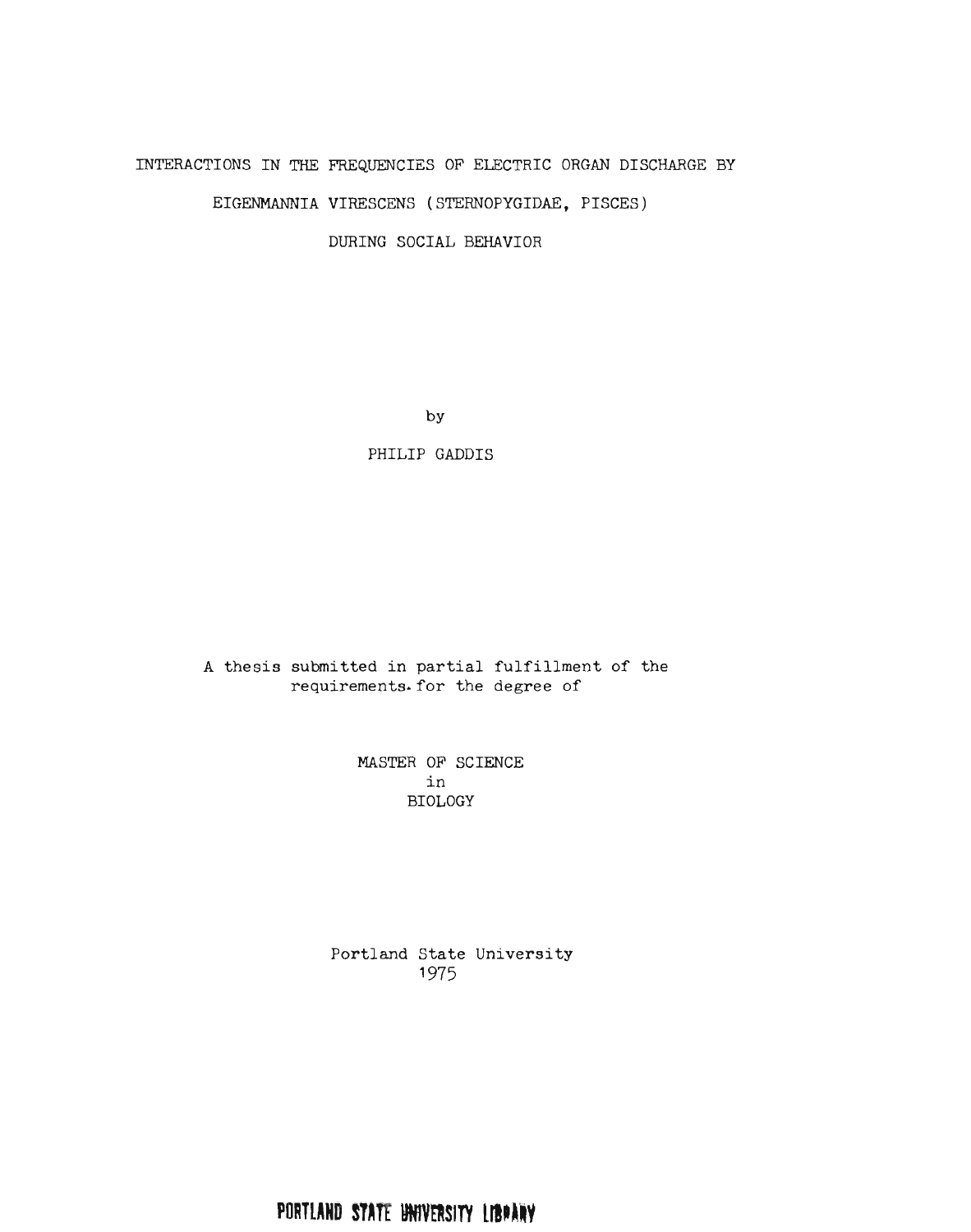#### TABLE OF CONTENTS

|                            |  |  |  |  |  |  |  |  |  |  |  |  |  | vi              |
|----------------------------|--|--|--|--|--|--|--|--|--|--|--|--|--|-----------------|
|                            |  |  |  |  |  |  |  |  |  |  |  |  |  |                 |
|                            |  |  |  |  |  |  |  |  |  |  |  |  |  |                 |
|                            |  |  |  |  |  |  |  |  |  |  |  |  |  | -6              |
| DISCUSSION AND CONCLUSIONS |  |  |  |  |  |  |  |  |  |  |  |  |  |                 |
|                            |  |  |  |  |  |  |  |  |  |  |  |  |  | $\overline{17}$ |

 $\sim 10^{-1}$ 

## PAGE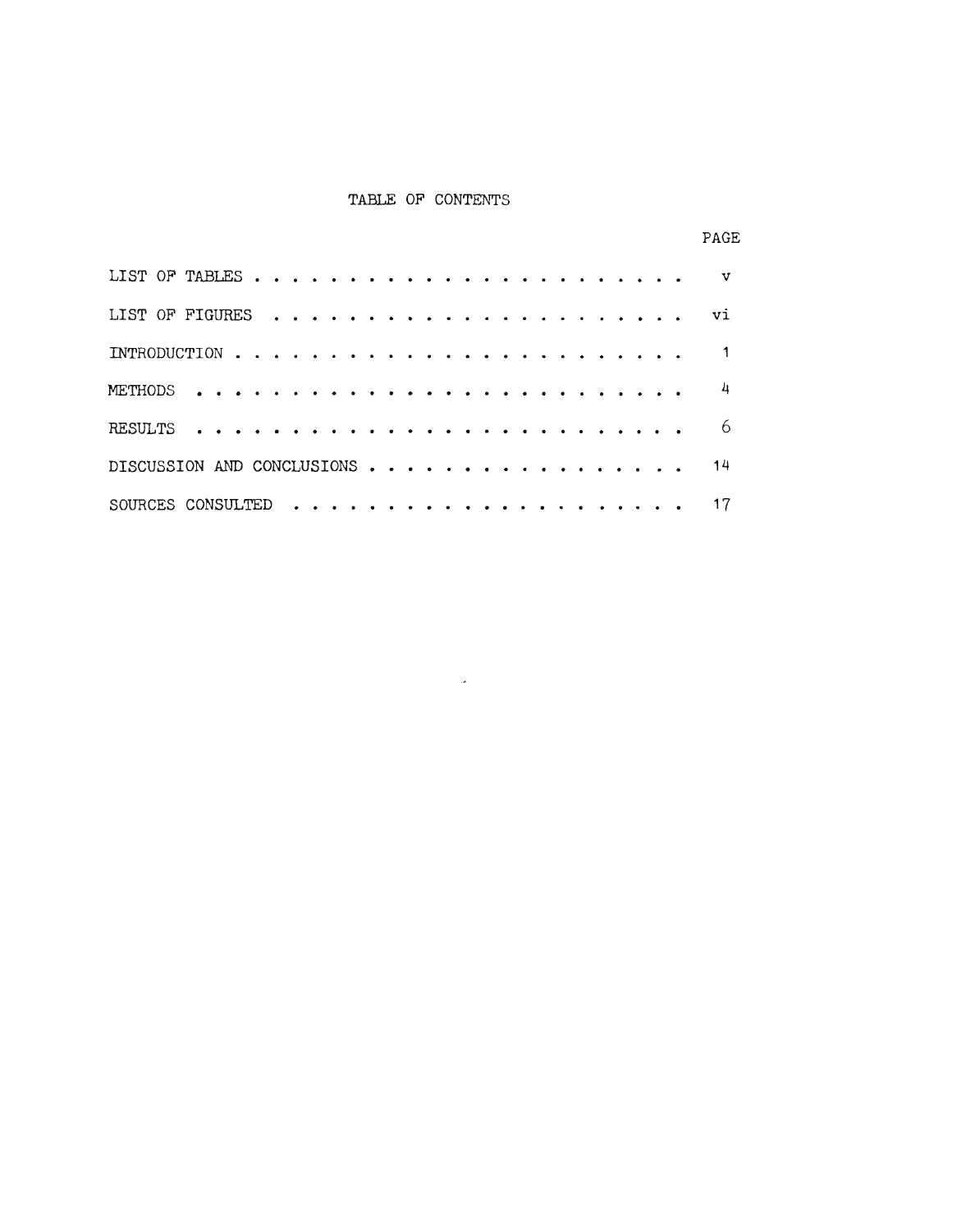# LIST OF TABLES

 $\langle \cdot \rangle$ 

|  | Ratios of the Average Change in Inter-fish Frequency   |  |
|--|--------------------------------------------------------|--|
|  | Difference to the Average Change in Frequency $\ldots$ |  |

 $\sim 100$ 

 $\mathcal{L}^{\text{max}}_{\text{max}}$  and  $\mathcal{L}^{\text{max}}_{\text{max}}$ 

 $\mathcal{L}(\mathcal{L}^{\text{max}})$  . The  $\mathcal{L}(\mathcal{L}^{\text{max}})$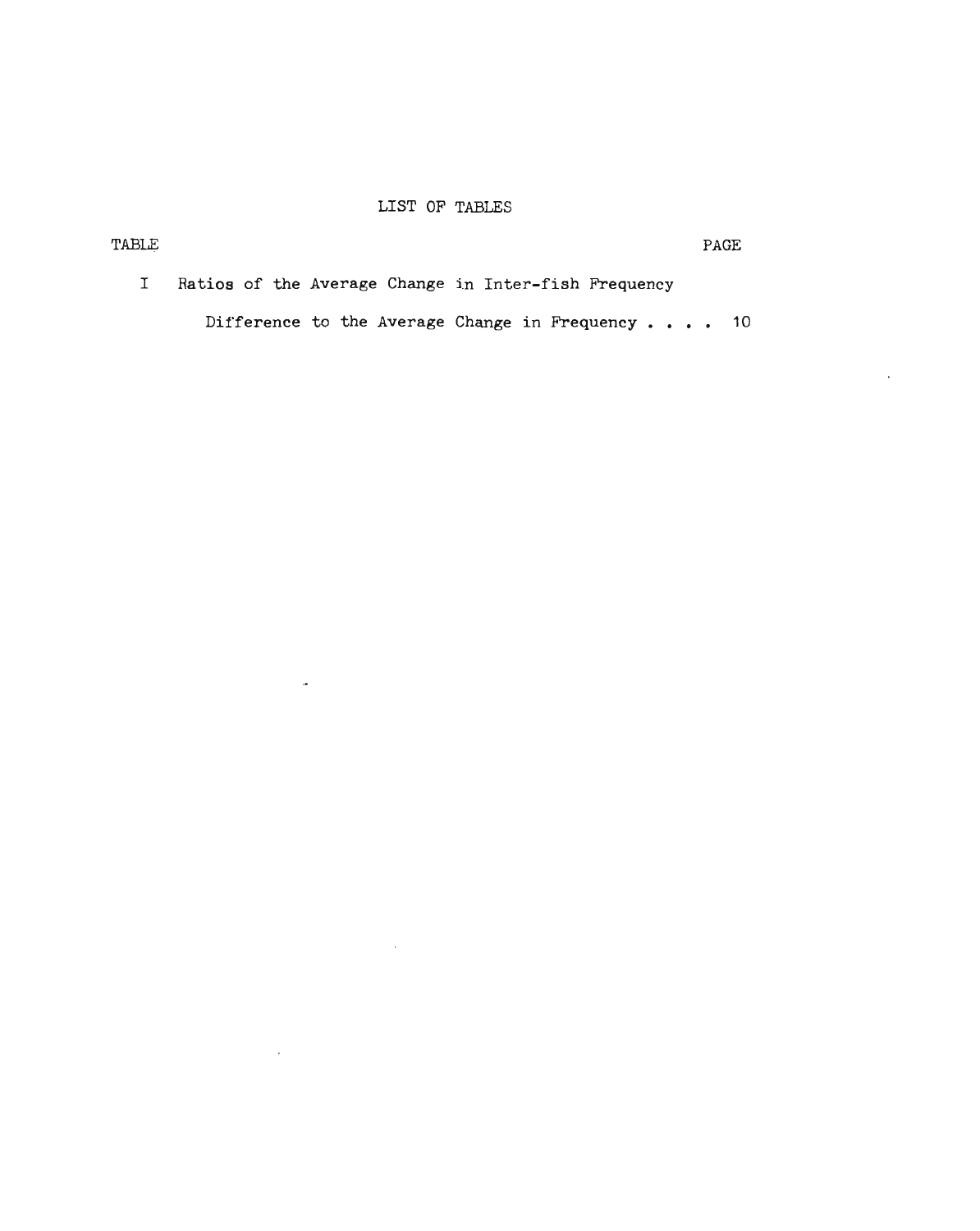## LIST OF FIGURES

| FIGURES |                                                               | PAGE |
|---------|---------------------------------------------------------------|------|
| 1       | Frequencies of the fish of group III and the values           |      |
|         | of the 2:3 and $3:4$ frequency ratios to the low              |      |
|         | frequency fish over a representative 8 day period $\ldots$ 12 |      |
| 2       | The 2:3 and 3:4 frequency ratios to the low frequency         |      |
|         | fish drawn as straight lines with the frequencies of          |      |
|         | the nearest fish taken over the same time interval            |      |
|         | as in Figure 1                                                |      |

 $\mathcal{L}^{\text{max}}_{\text{max}}$  and  $\mathcal{L}^{\text{max}}_{\text{max}}$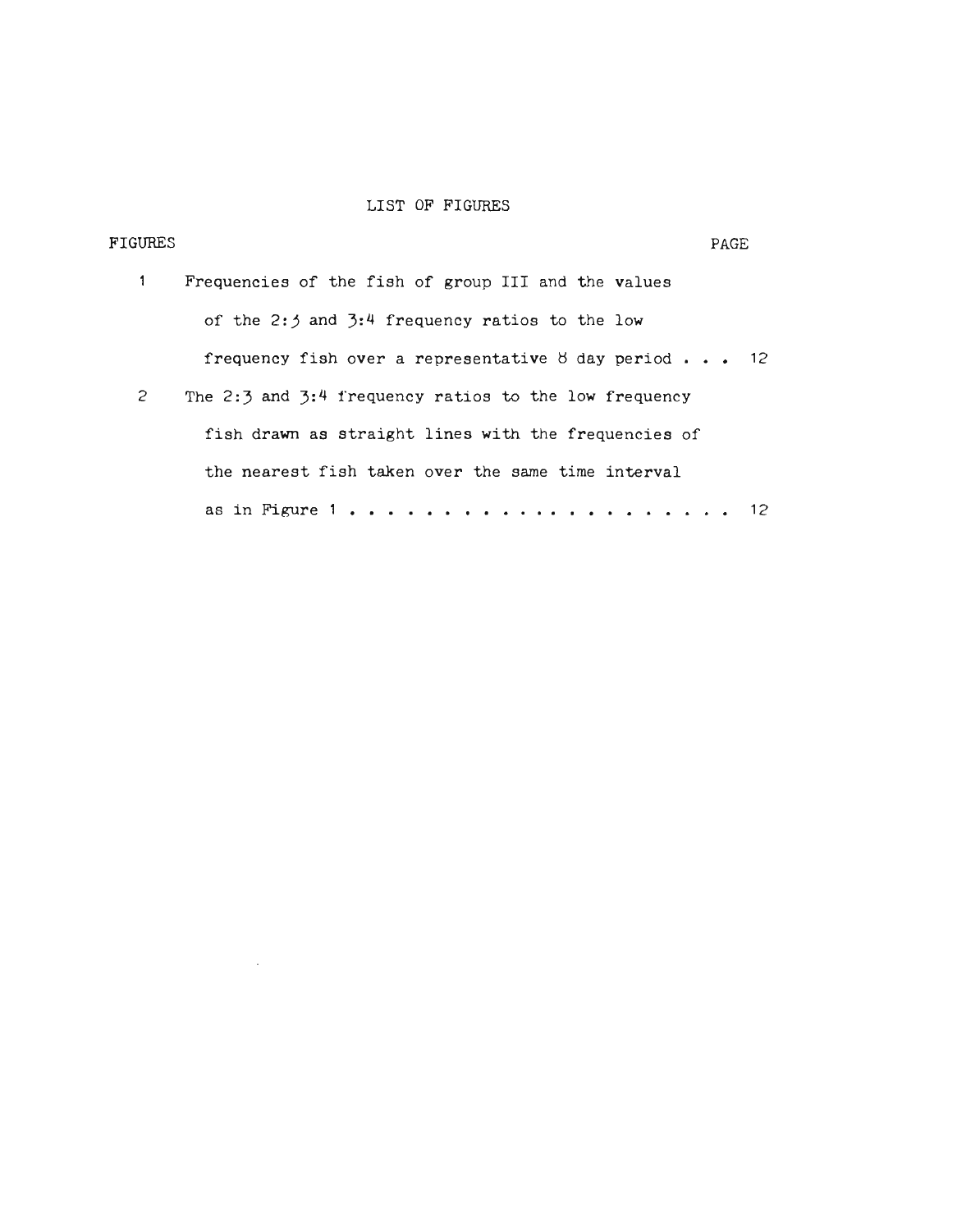## INTRODUCTION

The subject of the communication systems that enable aggregations of animals to synchronize their activities has received little attention. The study of animal communication has provided a wealth of detailed descriptions of vocalizations and displays of a Inore or less intentional nature that are used in agonistic and reproductive interactions - situations involving only a few individuals at once. These mechanisms involve alternating periods of transmission and reception of information by the individuals involved. I suggest that the synchronization of the activities of many animals involves a system in which all may continuously and simultaneously transmit and receive information. The activities of animals are normally associated with acoustic and electric byproducts and tend to be basically periodic. The harmonization of the frequencies of these ecoustic or electric byproducts may provide the means of effecting the organization of aggregations of animals. The subject of the communication systems that enable aggreg<br>of animals to synchronize their activities has received little<br>attention. The study of animal communication has provided a wea<br>of detailed descriptions of vocaliz that the synchronization of the activities of many animals involves<br>a system in which all may continuously and simultaneously transmit<br>and receive information. The activities of animals are normally<br>associated with acousti

The glass knife fish, Eigenmannia virescens (Cypriniformes: the organization of aggregations of animals.<br>The glass knife fish, <u>Eigenmannia virescens</u> (Cypriniformes:<br>Gymnotoidei) continuously discharges weak electrical pulses into the surrounding water, as do all the members of the suborder. The fre-Gymnotoidei) continuously discharges weak electrical pulses into the<br>surrounding water, as do all the members of the suborder. The fre-<br>quency of discharge is relatively stable and each individual may discharge in a frequency range of from  $250$  - 600 Hz (Bennett, 1971a). The field produced by these discharges is used for object location and navigation and has supposedly facilitated the nocturnal habits of these fishes (Lissmann, 1958). The discharges are also used in The field produced by these discharges is used for object location .<br>havigation and has supposedly facilitated the nocturnal habits of<br>these fishes (Lissmann, 1958). The discharges are also used in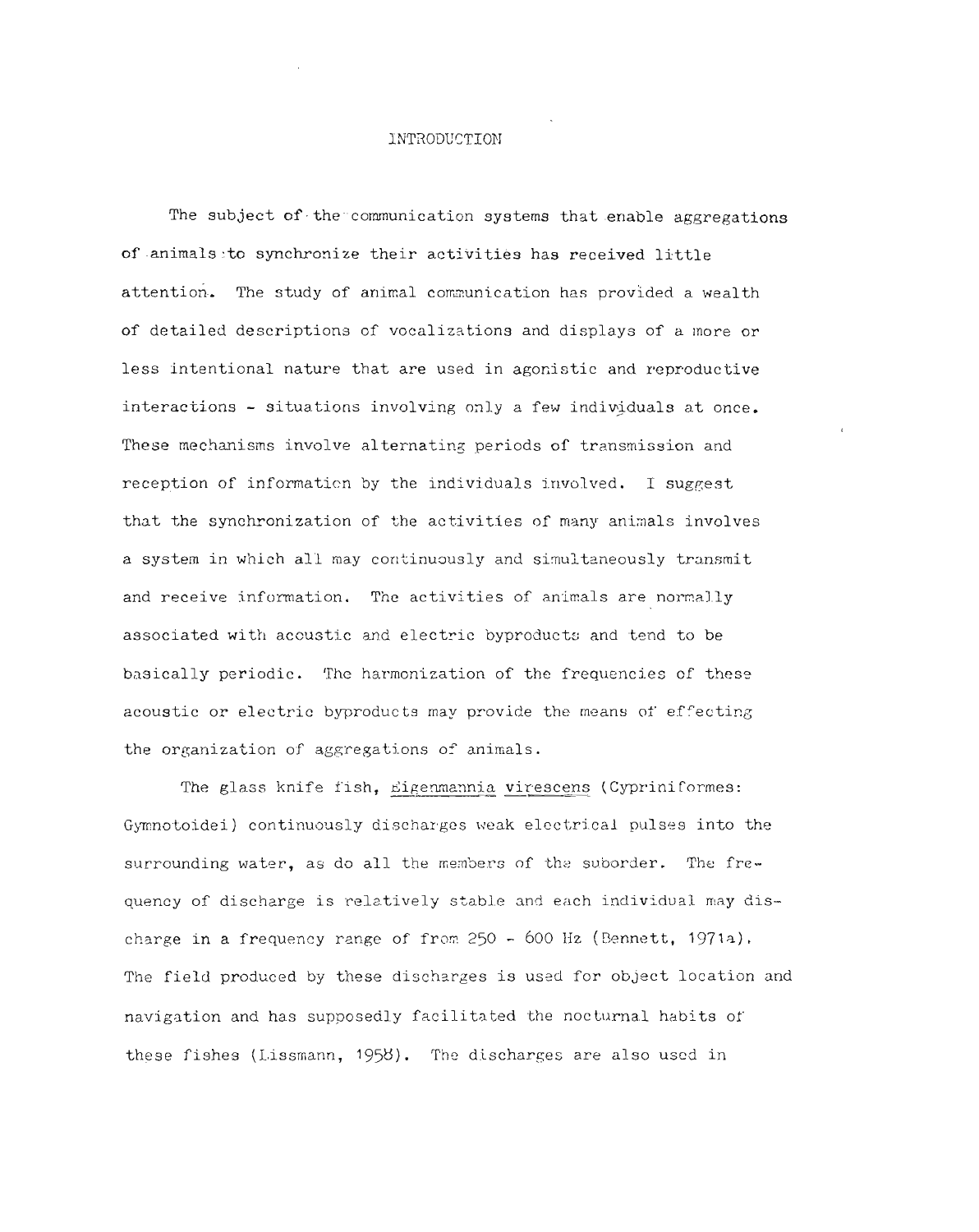communication and a basic vocabulary of frequency modulations used in agonistic and reproductive interactions has been worked'out by Hopkins  $(1974)$ . These modulations consist of interruptions lasting 20 - 80 msec and frequency rises of  $5 - 20$  Hz of short (less than 2 sec) and long  $(2 - 40 \text{ sec})$  duration. communication and a basic vocabulary of frequency modulations understand reproductive interactions has been worked out by<br>(1974). These modulations consist of interruptions lasting 20<br>msec and frequency rises of 5 - 20 Hz

The gymnotoids receive electrical information through two morphologically and functionally different kinds of electroreceptors,<br>termed ampullary and tuberous, both of which are believed to be termed ampullary and tuberous, both of which are believed to be derived from modified lateral live receptors (Bennett, 1971b). The ampullary receptors are sensitive to d.c. and low frequency potential changes up to  $50$  Hz. The tuberous receptors are sensitive to higher frequency changes and, in particular, to the fish's own discharges. The tuberous receptors are believed to mediate the object location and navigation functions. The function of the ampullary receptors remains a mystery. Hopkins (1974) has suggested that these receptors could be sensitive to the low frequency components of the frequency interruptions that are used in communication.

uptions that are used in communication.<br>"ield studies of the gymnotoids in the Amazon Basin have shown Eigenmannia virescens to be a social animal. It has been found in Eigenmannia virescens to be a social animal. It has been found in<br>aggregations at the river bottom (Steinbach, 1970) or in protected locations along the banks of smaller streams (Lissmann, 1961). These aggregated individuals disperse during the night while they are presumably foraging solitarily for crustaceans. The aggregations form again at dawn in the same locations. Apparently nothing is known of again at dawn in the same locations. Apparently nothing is known of<br>the frequency interactions that accompany these fish's organization into large groups . into large groups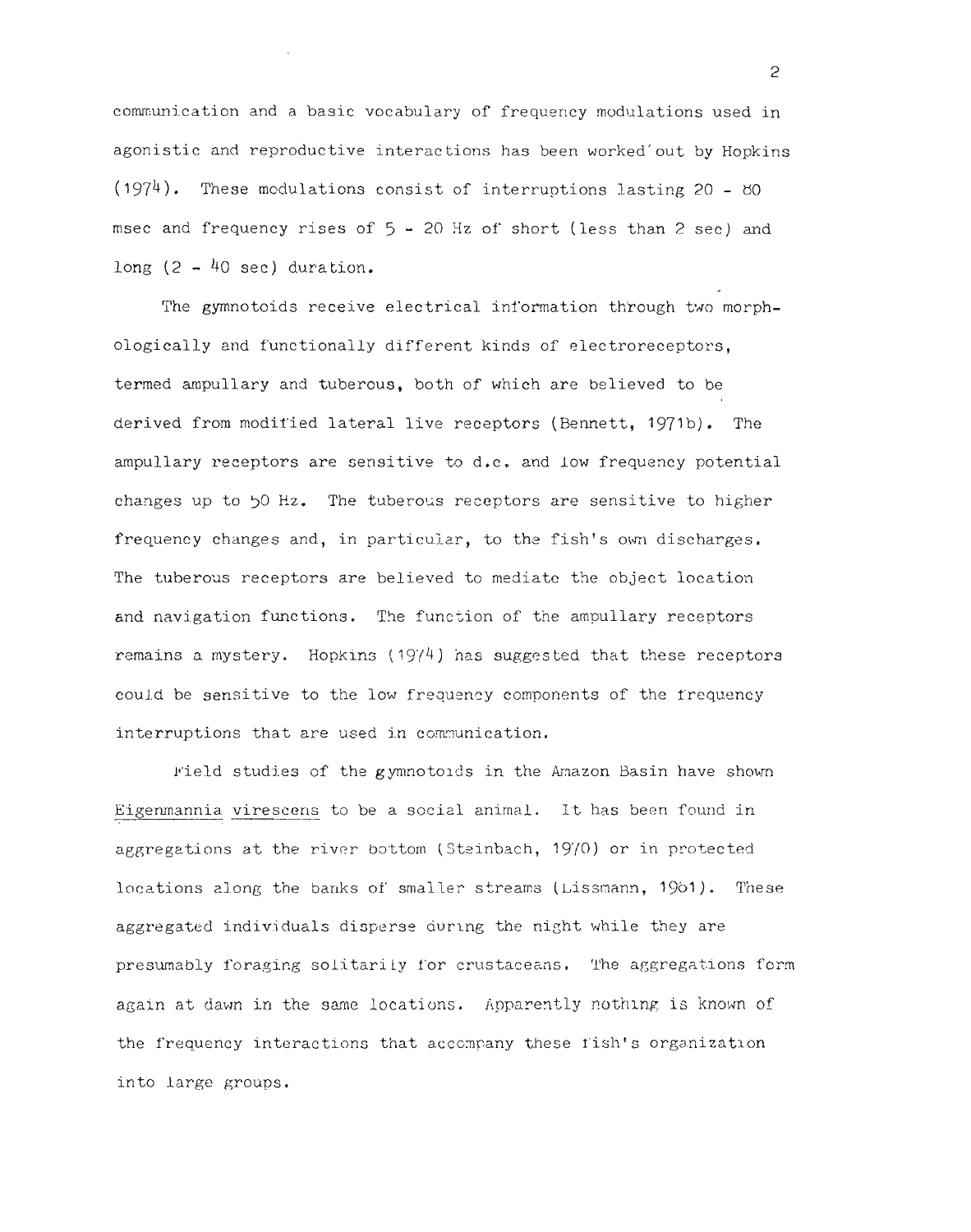It was my hypothesis that each individual Eigenmannia virescens could tune its discharge frequency relative to the others to produce a regularly patterned chord. Any pattern in the harmonic structure of the chord could be the carrier of information that would facilitate their social organization. It was the purpose of this study to examine this chord and monitor it during social organization. In the state of requency relative to the others to produce<br>regularly patterned chord. Any pattern in the harmonic structure of<br>end could be the carrier of information that would facilitate<br>eir social organization. It was t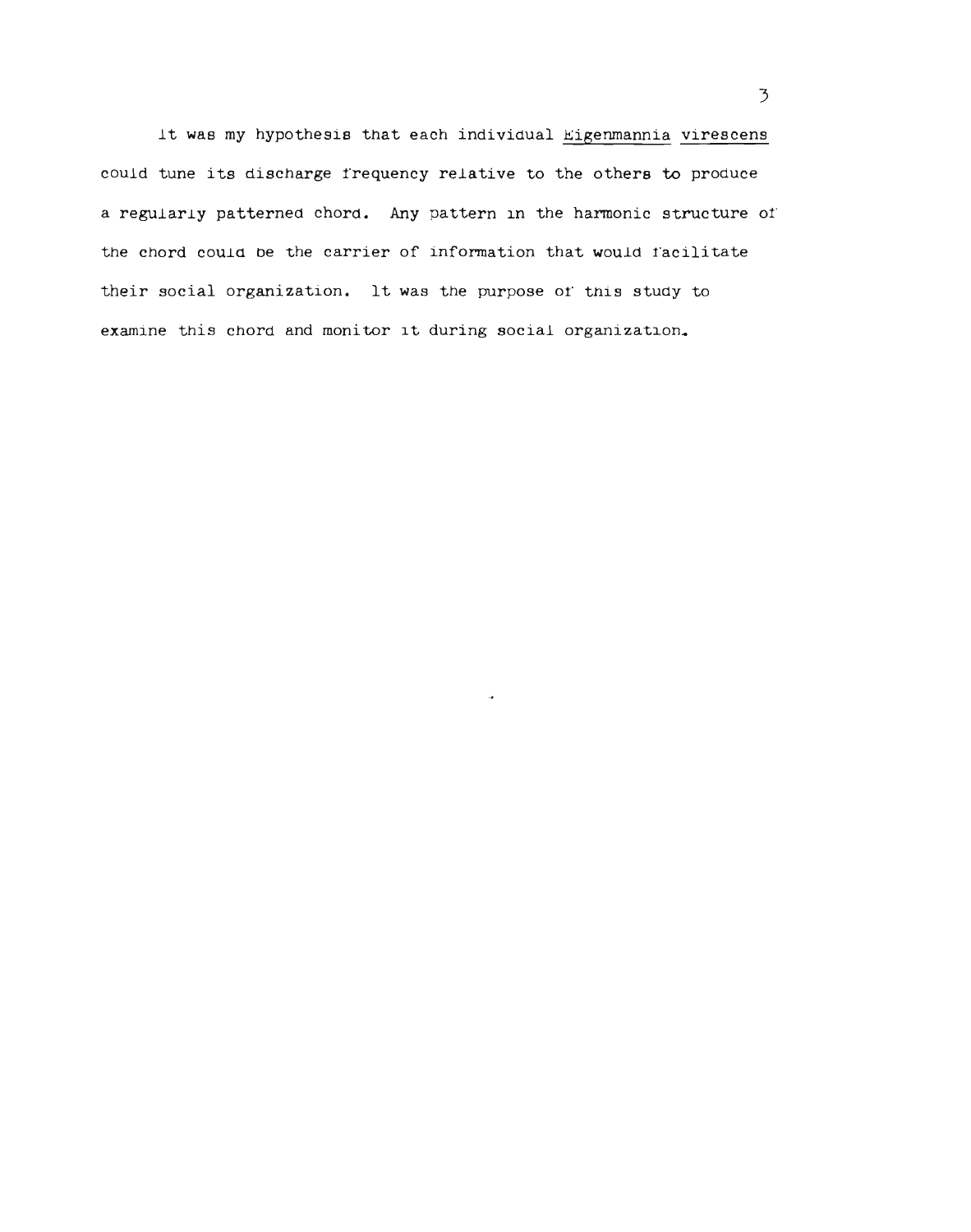When these two non-dominant fish were placed with another fish whose frequency was not nearly as low as the dominant, the frequencies of all 3 fish dropped 50 Hz over 5 days.

The fish whose frequency was far below the others in group I was much smaller than the others and represented the bottom of the social heirarchy. When this fish was present, the frequency distribution of the group of b fish was very similar to that of group 111 with the same number of fish. As in group III, the fish were spread rather evenly over a 60 Hz interval centered loosely around a fifth above the low frequency fish. Its removal was followed by a drop of 45 Hz by the entire group. By the next day, the group had returned to within 5 Hz of the frequencies shown before the removal of the low frequency fish. The fish whose frequency was far below the others in group I was<br>uch smaller than the others and represented the bottom of the social<br>beirarchy. When this fish was present, the frequency distribution of<br>the group of 6 fish

A frequency distribution similar to that round in the early stages of group III appeared to be present in group II but the picture was complicated by the presence of one very small fish whose frequency was very close to that of the low frequency, dominant fish. The amplitude of this fish's discharge was smaller than the others in proportion to the fish's size. The fish was subjected to severe physical abuse by the other, larger fish and was finally removed with its fin in shreds and missing an eye. After the removal of this fish, the frequency distribution of a low frequency dominant with the rest of the group clustered about the fifth above persisted for four days until a new fish was added whose frequency was intermediate between the dominant and the group. This new fish was larger than the resident dominant and quickly assumed dominant status. Over the next six days, the frequency of the new dominant decreased to within 10 Hz of the and the group. This new fish was larger than the resident dominand quickly assumed dominant status. Over the next six days, the requency of the new dominant decreased to within 10 Hz of the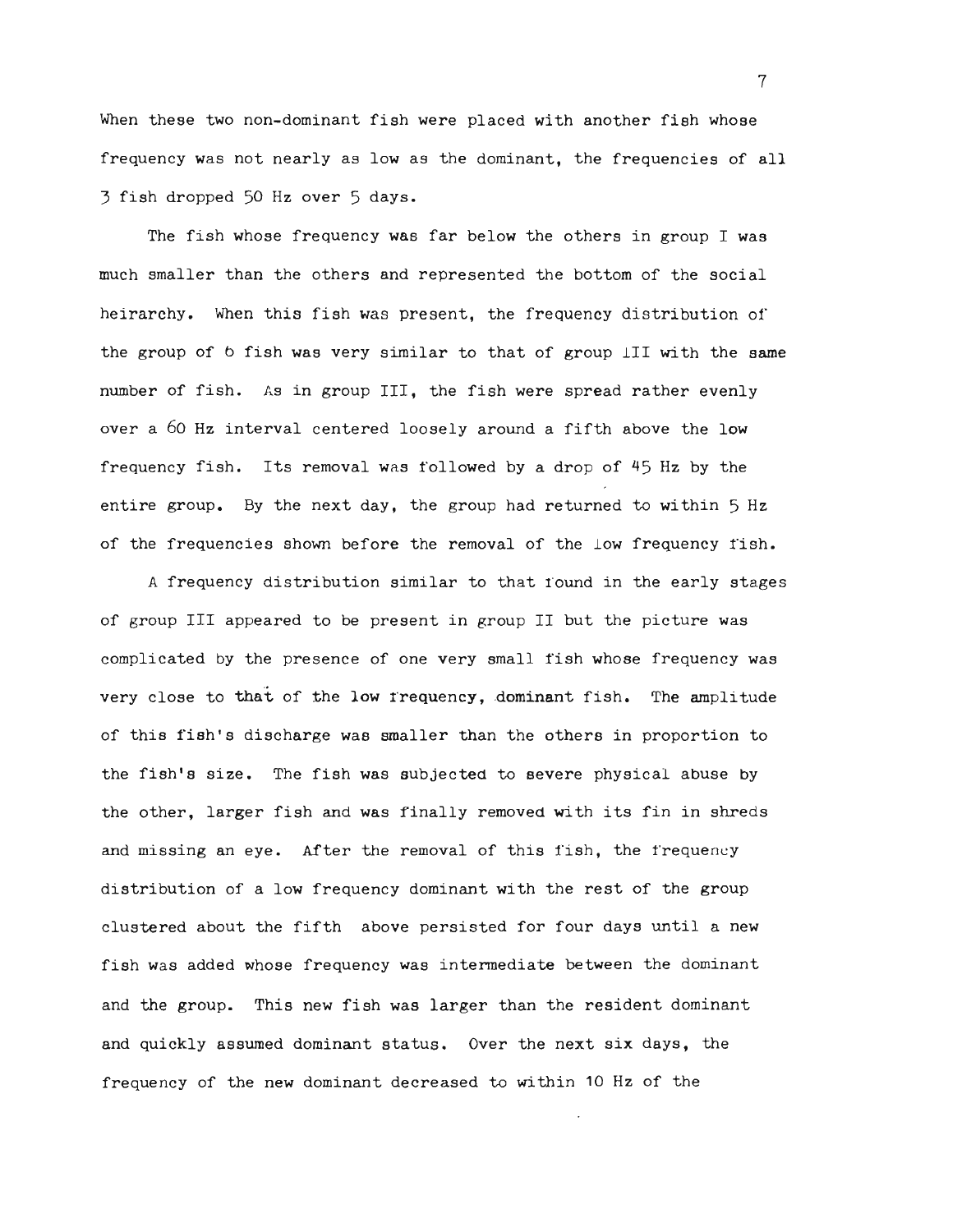previously dominant fish who was found dead on the following morning. The frequencies of the other fish also dropped along with the new dominant fish and the original frequency configuration was not reattained.

After the removal of the low frequency, subordinate fish from group I, and after the fish had returned to their original frequency distribution, the dominant fish was removed from the group for a period of 20 minutes. Before its removal this fish had had the highest frequency, topping a 60 Hz interval for the group of five fish at 480 Hz. When this fish was placed in a tank with identical temperature and with several other non-electric fishes, its frequency dropped 95 Hz. In the meantime, the fish of the group shifted upward 2 - 5 Hz but, within 10 minutes, returned to their previous frequencies. During this time, the fish which was thought to be the second fish in the social heirarchy assumed dominance and occupied the hiding place of the dominant fish without contention from the others. This fish had had the second highest frequency and now had the highest. minutes. Before its removal this fish had had the<br>aency, topping a 60 Hz interval for the group of five<br>iz. When this fish was placed in a tank with identic<br>and with several other non-electric fishes, its frequency.<br>In th

The original dominant fish was then returned to the group discharging at a frequency of 385 Hz. It immediately went to its hiding place to find it occupied by the number two fish who apparently did not recognize the original dominant fish at its new frequency. After a very short bout of this species' characteristic wrestling, the number two fish yielded the preferred hiding place. During the struggle, the frequencies of the two contestants shifted- the dominant fish from 385 to  $394$  Hz, and the number two from  $460$  to  $454$  Hz. The original 60 Hz interval was thereby reattained. No other frequency shifts were observed in the next hour but the next morning the dominant fish was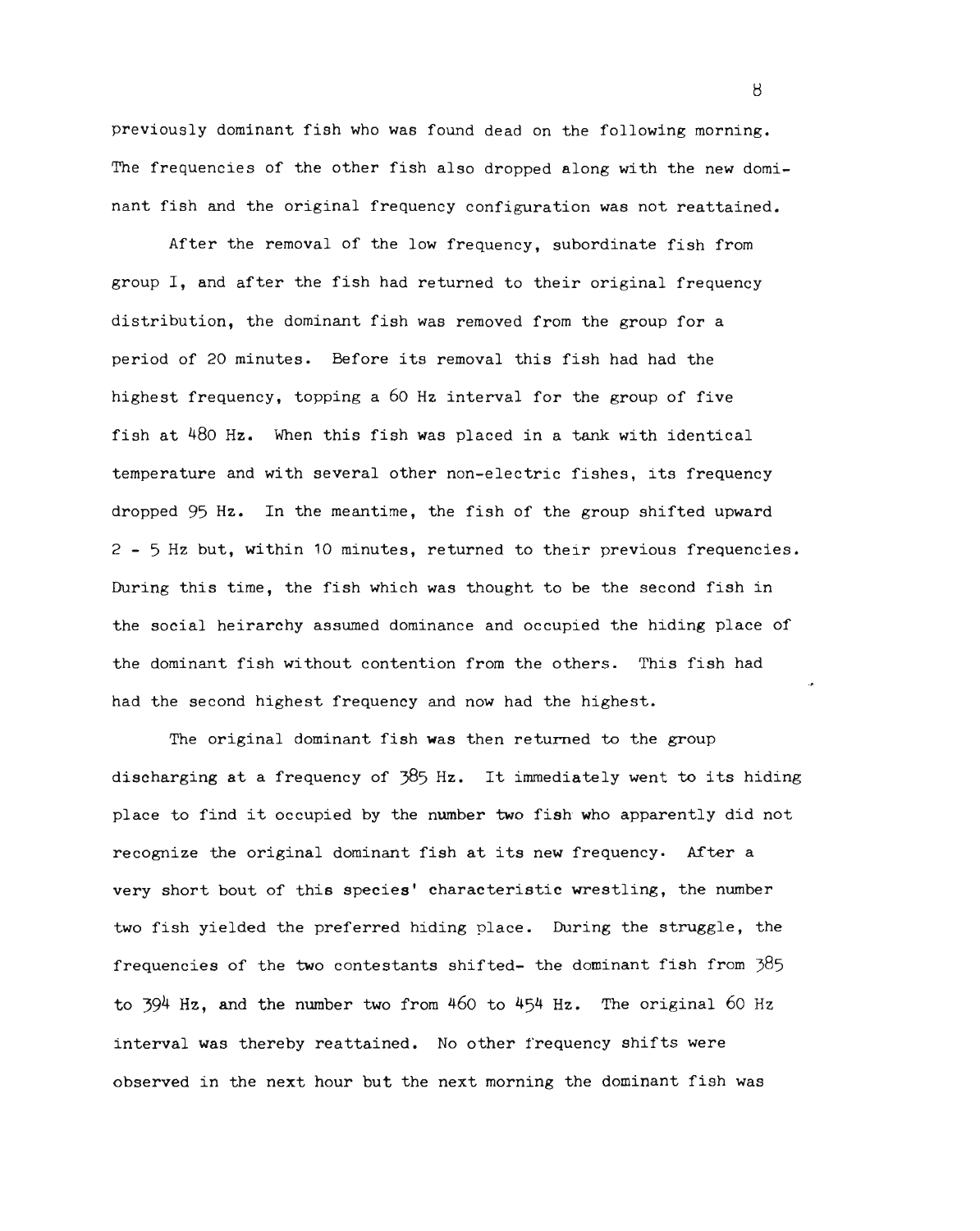discharging at  $485$  Hz - 5 Hz above its original frequency. In order to attain this frequency, the fish must have crossed all the other fish in frequency. The experiments of Watanabe and Takeda *(19b6)* and of Bullock, Hamstra, and Scheich (1972) on the jamming avoidance response of Eigenmannia virescens showed that when the frequencies of these fish are approached to within *3-b* Hz by an artificial frequency of appropriate voltage and amplitude they will reflexly move away in frequency and can be chased as far as *b.5* Hz. It seems that these fish would avoid crossing each other in frequency and this appears to have been the case throughout my studies except for the case just described above. discharging at 485 Hz - 5 Hz above its original frequency. In order that<br>tain this frequency, the fish must have crossed all the other fish<br>in frequency. The experiments of Watanabe and Takeda (1966) and of<br>Bullock, Hamstr

The frequency differences between individual fish appeared to be more stable than were the absolute values of the frequencies. In order to compare these two quantities, the ratio of the average change in the inter-fish frequency differences to the average change in frequency for all fish in the group were taken over arbitrarily chosen intervals showing large frequency movement and in which the group size remained constant. It is suggested that a ratio less than 1.0 would indicate relatedness in the discharge frequencies. Table I shows these ratios. It can be seen that these ratios are all much smaller than 1.0 indicating the relatedness of the frequencies and the tendency to conserve the frequency differences. fish frequency differences to the average change.<br>
fish in the group were taken over arbitrarily<br>
wwing large frequency movement and in which the<br>
constant. It is suggested that a ratio less ti<br>
relatedness in the discharg

On numerous occasions, and with all three groups, fish were observed at frequencies quite near and sometimes precisely on the values of the 2:3, 3:4, and sometimes even the 4:5 frequency ratios above the low frequency fish. In order to determine the extent of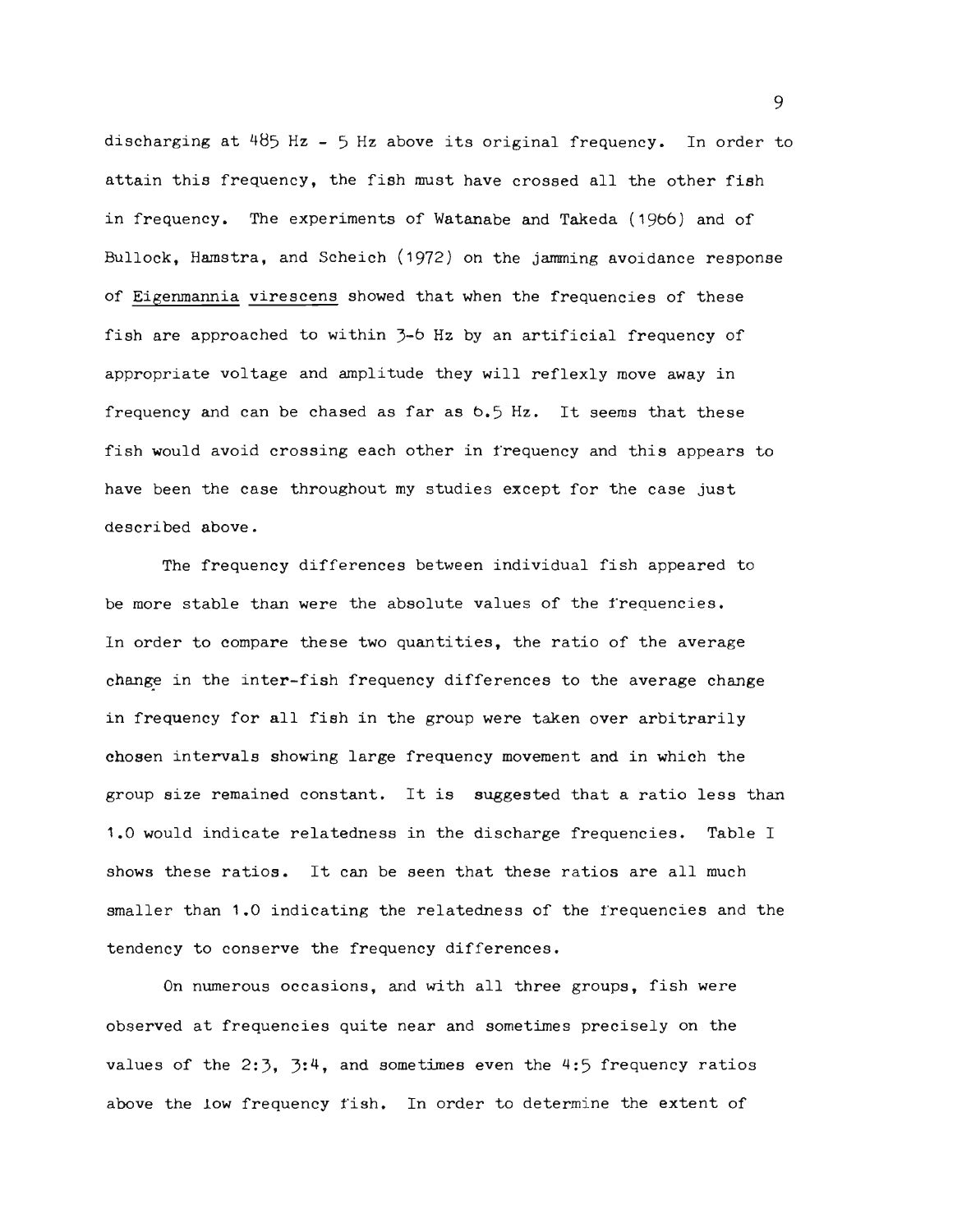## TABLE I

|           | RATIOS OF THE AVERAGE CHANGE IN INTER-FISH FREQUENCY<br>DIFFERENCE TO THE AVERAGE CHANGE IN FREQUENCY |       |
|-----------|-------------------------------------------------------------------------------------------------------|-------|
|           | DATE                                                                                                  | RATIO |
| Group I   |                                                                                                       |       |
|           | $11 - 22 - 74$                                                                                        | 0.085 |
|           | 11-22-74 to 11-23-74                                                                                  | 0.025 |
| Group II  |                                                                                                       |       |
|           | 12-38-74 to 12-29-74                                                                                  | 0.4   |
|           | 12-29-74 to 12-30-74                                                                                  | 0.22  |
|           | 12-30-74 to 12-31-74                                                                                  | 0.2   |
|           | $1-3-75$ 10:00 A.M. to 6:00                                                                           | 0.17  |
|           | $1 - 3 - 75$ to $1 - 4 - 75$                                                                          | 0.24  |
| Group III |                                                                                                       |       |
|           | 3-10-75 12:15 P.M. to 3-11-75 12:30 P.M.                                                              | 0.16  |
|           | 3-11-75 12:30 P.M. to 3-13-75 8:00 A.M.                                                               | 0.114 |

| 3-11-75 12:30 P.M. to 3-13-75 8:00 A.M. |  |  | 0.114 |
|-----------------------------------------|--|--|-------|
|-----------------------------------------|--|--|-------|

 $\sim 10^4$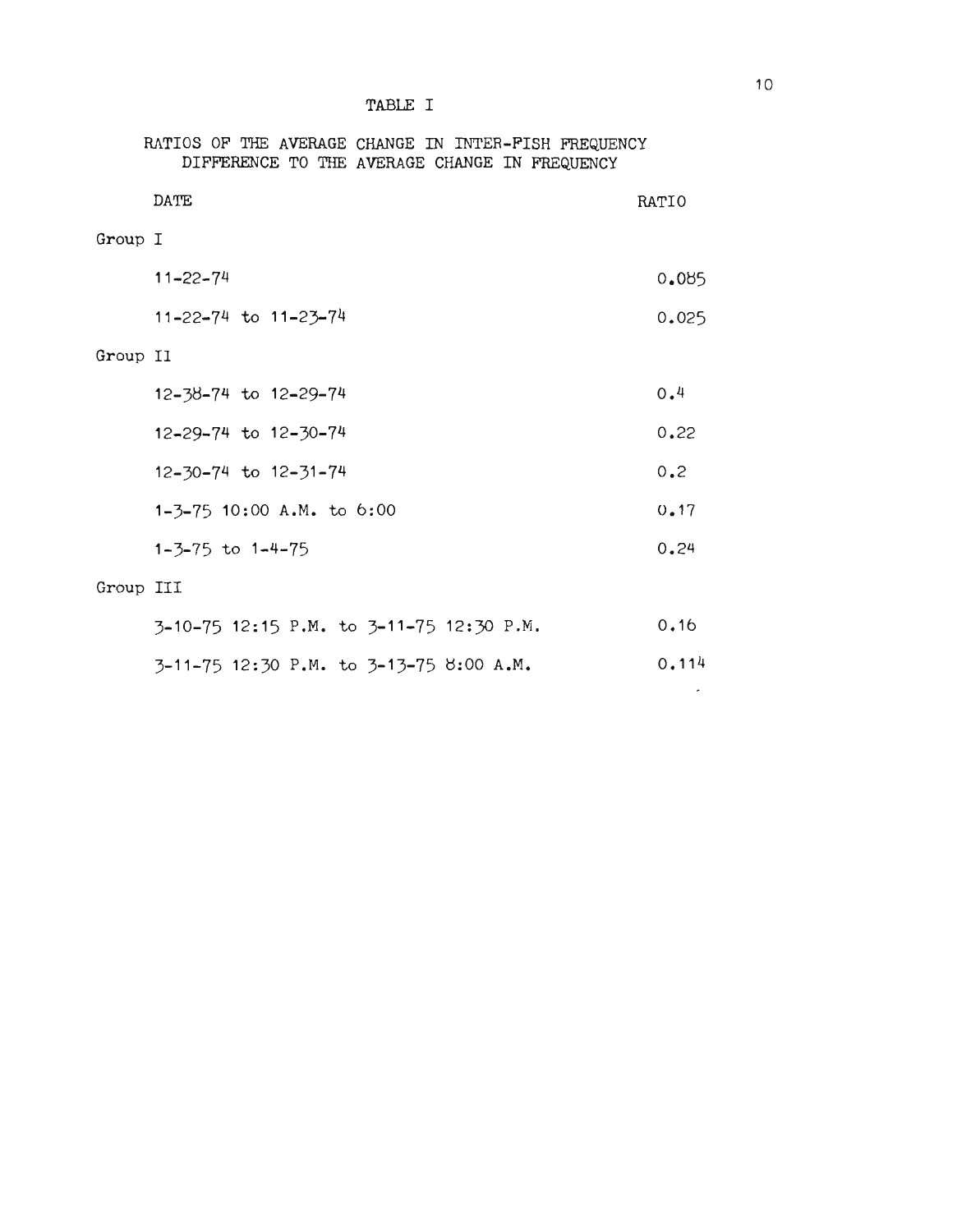the fish's tendencies to follow these ratios, they were plotted along the fish's tendencies to follow these ratios, they were plotted along<br>with the frequencies of the fish. A representative example is given in Figure 1 which shows a period of  $\sigma$  days from the study of group III.<br>To further visualize this phenomenon of ratio following, the 2:3 and<br>3:4 ratios were drawn as straight lines in Figure 2 with the fre-To further visualize this phenomenon of ratio t'ollowing, the 2:3 and  $3:4$  ratios were drawn as straight lines in Figure 2 with the frequencies of' the closest fish plotted in relation to them over the same interval of time as shown in Figure 1. It can be seen from these figures that the fish numbered 3 and 0 of the seen from these figures that the fish numbered 3 and 0

rollowed the *j*:4 and 2:3 ratios respectively for the entire period<br>shown. Neither fish were seen to cross these harmonic lines, but<br>stayed above them at average distances of 8.2 Hz, S.D. 3.02, for fish 3 shown. Neither fish were seen to cross these harmonic lines, but stayed above them at average distances of  $\frac{1}{2}$ ,  $\frac{1}{2}$ ,  $\frac{1}{2}$ ,  $\frac{1}{2}$ ,  $\frac{1}{2}$ ,  $\frac{1}{2}$ ,  $\frac{1}{2}$ and  $7.2$  Hz,  $S.D.$  4.8, for fish  $o.$  The fit to these harmonic lines was compared to the constancy of the absolute frequency differences. Fish  $j$ maintained a frequency difference with a  $S.D.$  of  $j.05$ . For fish  $o.$  the S.D. was 4.14.

A circadian rhythm with a daytime decrease in irequency that averaged  $15.5$  Hz was shown by the fish of group III for a period of 9 days. When the dominant, low frequency, fish was isolated from group III after these 9 days of the rhythm, its rhythm damped out and became quite flat. After the seventh day of isolation, daily fluctuations began to reappear but, with only one exception - the seventh day - the daily fluctuations did not exceed  $7 - 8$  Hz until the 14th day. maintained a frequency difference with a S.D. of 5.05. For fish b, the S.D. was 4.14.<br>A circadian rhythm with a daytime decrease in frequency that averaged 15.5 Hz was shown by the fish of group llI for a period of 9 days.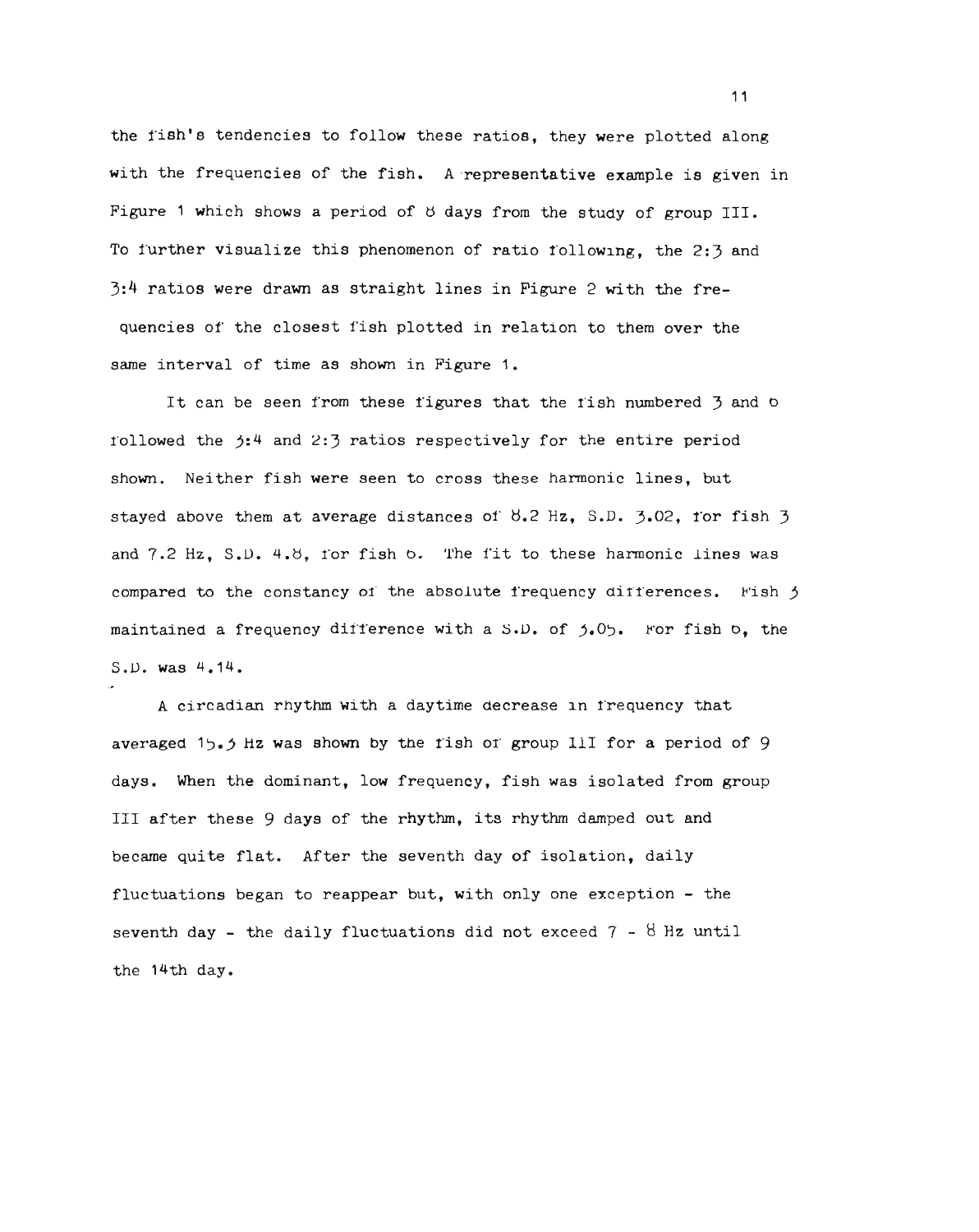

Figure 1. Frequencies of the fish of group III and the values of the  $2:3$  and  $3:4$  frequency ratios to the low frequency fish taken over a representative  $8$  day period.  $\cdot$ =2:3, x=3:4



Time (days)

Figure 2. The 2:3 and  $3;4$  ratios to the low frequency fish drawn as straight lines with the frequencies of the nearest irawn as straight lines with the frequencies of the<br>fish taken over the same time interval as Figure 1.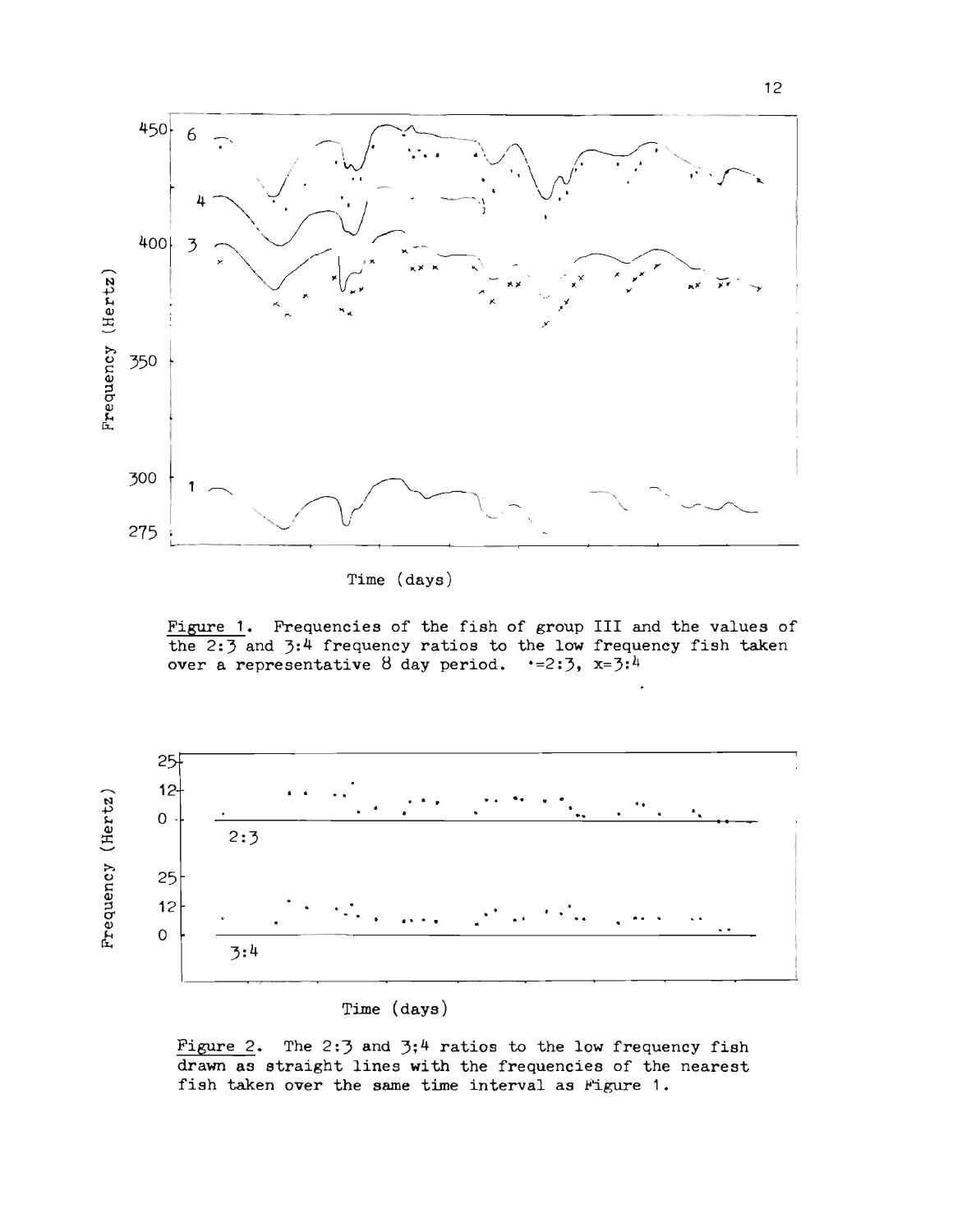In the final series of experiments with group III, 2 fish that were placed consecutively in a cage in the tank of the originally dominant fish both showed initial frequency movement while the resident fish maintained a relatively stable frequency. The frequency of the first fish dropped 15 Hz in the first 5 hours and stayed at this lower level for the remainder of its stay in the cage. The second fish fluctuated 5 Hz and then stabilized near its original frequency for the rest of its stay. In both cases the frequencies of the fish were held relatively stable after a short period of initial fluctuation. When all 3 fish were placed in the same tank and allowed to interact For the rest of its stay. In both cases the frequencies of the fish<br>were held relatively stable after a short period of initial fluctuati<br>when all 3 fish were placed in the same tank and allowed to interact<br>physically, the synchronous manner as had those of the other groups.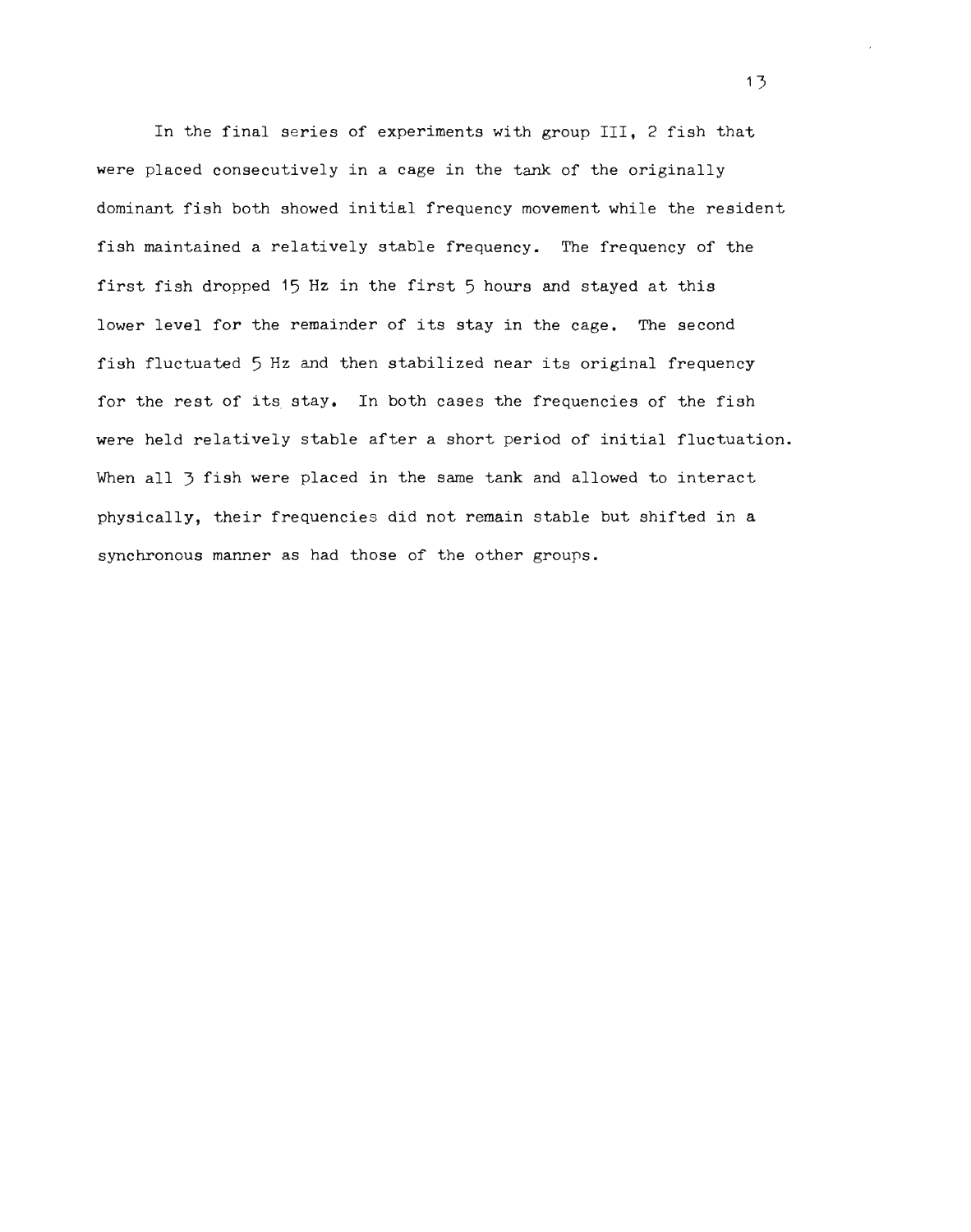#### DISCUSSION AND CONCLUSIONS

When observed over a few hours, the frequencies of solitary fish and fish in groups will usually remain relatively stable as long as social circumstances remain stable. When observed over a day or more, the frequencies may be seen to shift gradually over frequency differences as great as  $50 - 60$  Hz, may show regular, circadian rhythms of 5 - 25 Hz, or may remain relatively constant. When frequency shifts are observed in groups of constant size, the group will be seen to move as a whole with the inter-fish frequency differences being conserved to a much greater extent than the absolute frequencies. ences as great as  $50 - 60$  Hz, may<br> $5 - 25$  Hz, or may remain relativel<br>observed in groups of constant si

Short term changes in the level of activity or in the type of activity are not accompanied by persistent changes in frequency. Any changes in group size, however, will be accompanied by rapid changes in frequency that mayor may not be in a uniform direction throughout the group. These changes may be quite large  $-$  45 Hz for a group of 5 fish, 95 Hz for a single fish. Removals of individual fish from a group are not followed by consistent changes in the frequencies of the other fish. It is apparent from the results that the removal of certain fish from the group are followed by much greater changes indicating a greater influence by these fish on the frequencies of the group. If a fish's frequency happens to be at a distance that creates a frequency ratio close to 2:3,  $3:4$ , or even  $4:5$  to another fish or to a group of fish, these frequency distributions will be conserved. Short term changes in the level of activity<br>ivity are not accompanied by persistent changes<br>nges in group size, however, will be accompanie<br>frequency that may or may not be in a uniform d<br>group. These changes may be quite Collowed by consistent changes in the frequencies of<br>is apparent from the results that the removal of<br>com the group are followed by much greater changes<br>reater influence by these fish on the frequencies of<br>ish's frequency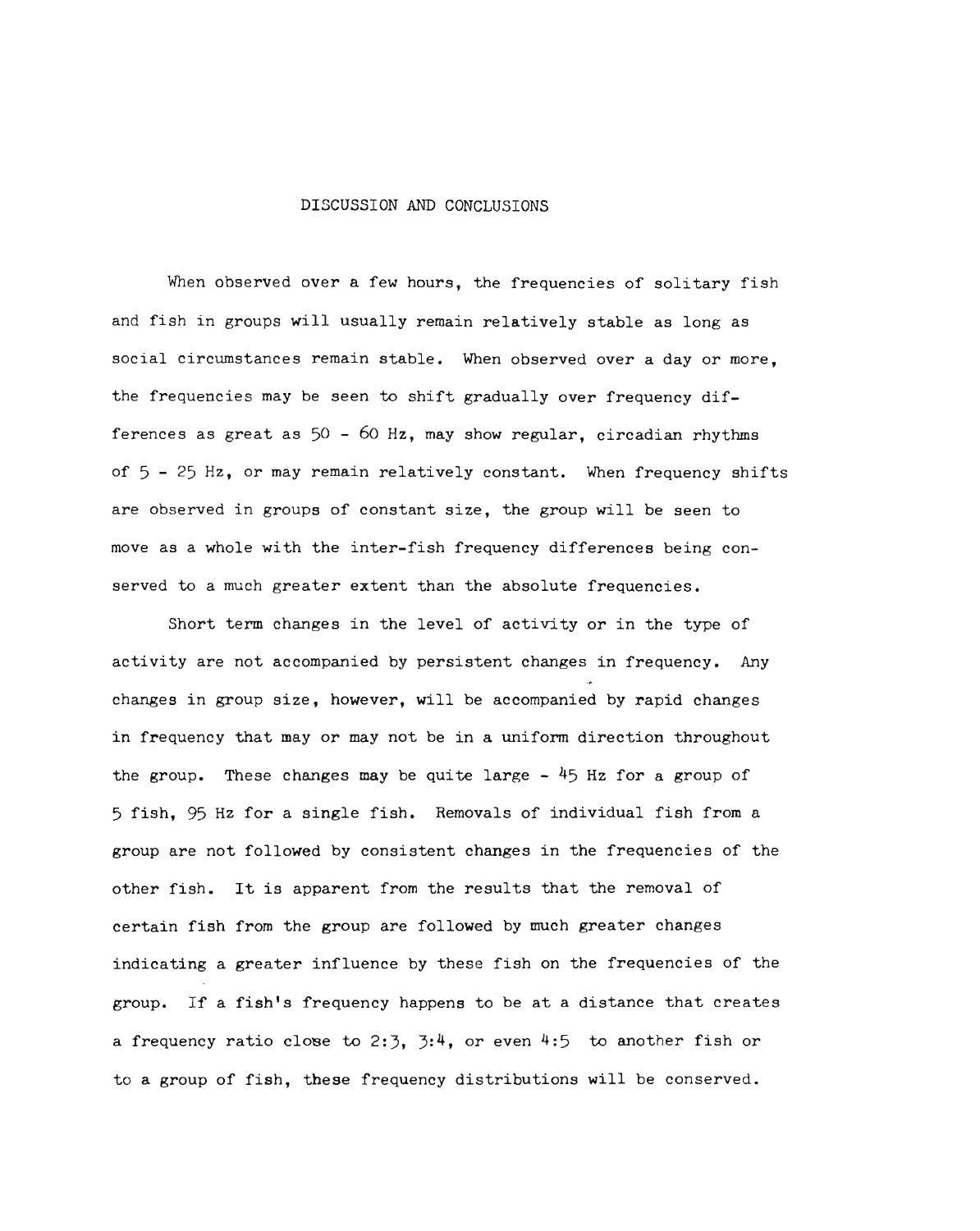The removal of this distant fish will be followed by large shifts of<br>the frequencies of the rest of the group.<br>The tendency of these fish to follow small whole number frethe frequencies of the rest of the group.

The tendency of these fish to follow small whole number frequency ratios may serve them in providing a reference for the correction of their internal clocks. Being "cold blooded" animals. their pacemakers will be subject to alteration by any changes in the quency ratios may serve them in providing a reference for the cor<br>rection of their internal clocks. Being "cold blooded" animals,<br>their pacemakers will be subject to alteration by any changes in<br>water temperature. (Enger a uaintaining a frequency ratio are subjected to a change in water temperature, their frequencies will be changed by a constant amount and will no longer be in the same frequency ratio. The smaller the original whole number ratio, the greater will be the resolution in the ratio change and the greater will be the indication to the fish that the temperature has changed and a correction is required.

The fish do not appear to seek these harmonic intervals actively. Rather, they seem to be arrived at by chance and this will only occur if the harmonic lies within the characteristic frequency range of the fish. The harmonic itself is not followed but is followed at a distance that is in conformance with the fish's jamming avoidance response. It appears that these fish prefer to "listen" to small, whole number frequency ratios, as do humans, with the fifth and fourth being the most comfortable. But it also appears that their reflexive avoidance of potentially jamming frequencies causes them to follow at a small frequency distance. The similarity of fit of the frequencies of fish following these intervals to the absolute frequency difference, however, prevents the conclusion that, once at these ratios, it is the ill no longer be in the same frequency ratio. The smaller the<br>priginal whole number ratio, the greater will be the resolution in the<br>ratio change and the greater will be the indication to the fish that<br>the temperature has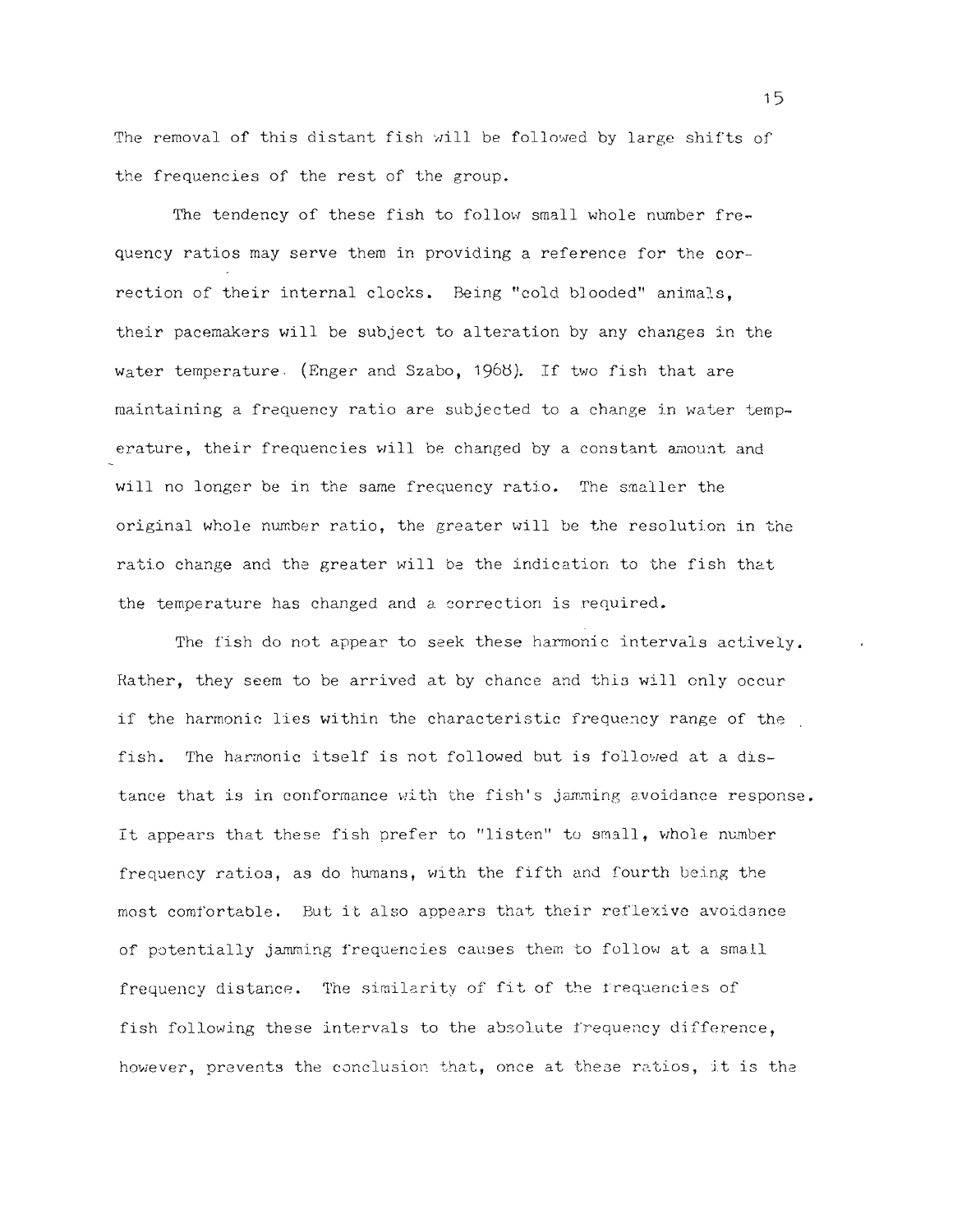ratio itself and not the frequency difference that the fish use to maintain the interval. In either case, the maintenance of this interval is probably mediated by the tuberous electroreceptors which are receptive to higher frequency potential changes. itself and not the frequency difference that the fish use t<br>ain the interval. In either case, the maintenance of this<br>val is probably mediated by the tuberous electroreceptors where<br>eptive to higher frequency potential cha

If the frequency ranges of the individual fish in a group are such that these luxuriously large intervals are not available to them, they nevertheless will maintain smaller intervals relative to the other fish. The maintenance of these smaller intervals is possibly nediated by the ampullary electroreceptors which are known to be maximally sensitive to irequencies of less tnan 50 Hz.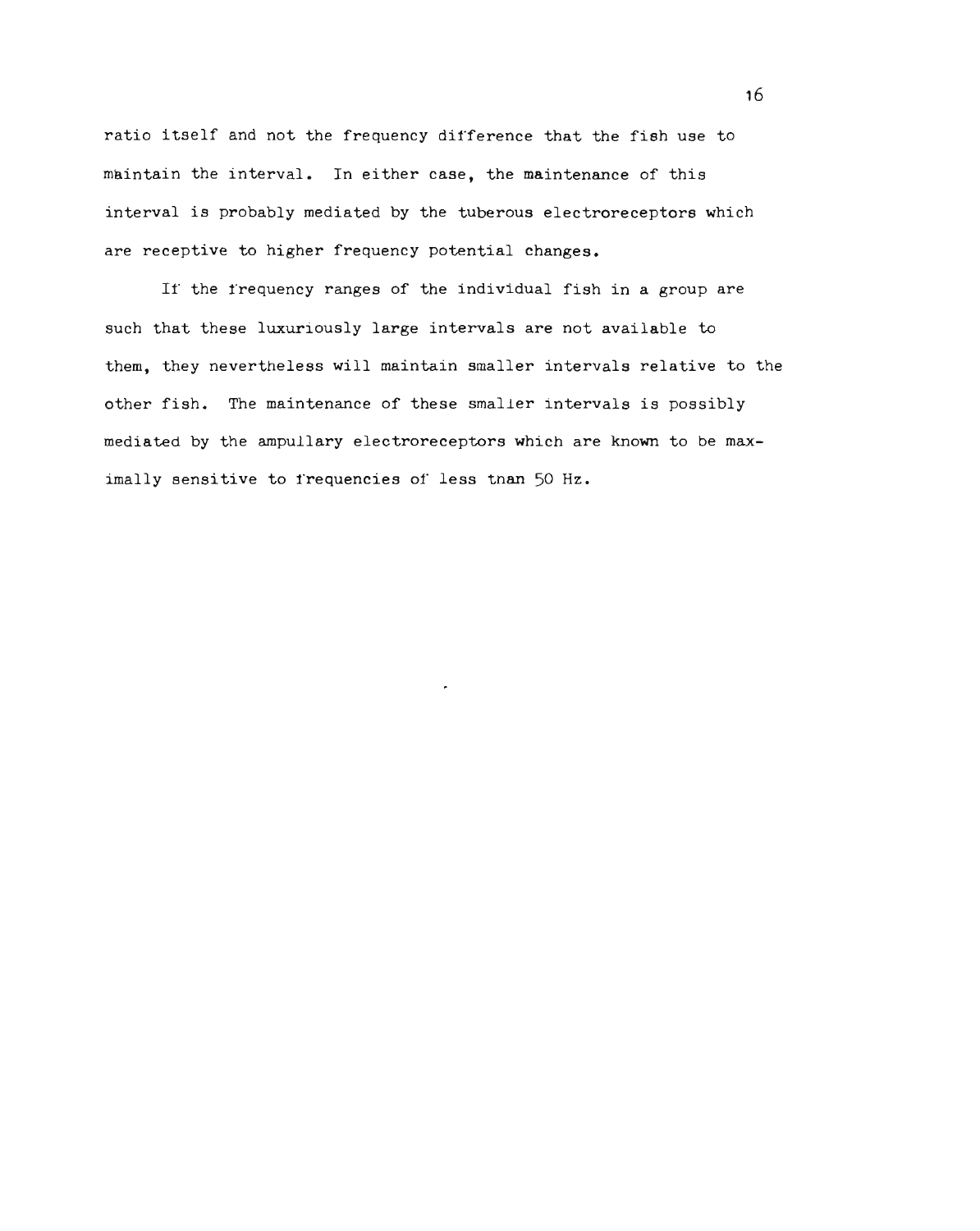### SOURCES CONSULTED

Bennett, M.V.L. 1971a. Electric Organs. In Hoar. W.S. and C.J. Randall (Eds.) Fish Physiology Vol.V. pp.354-492. Academic Press, New York and London. 1971a. Electric Organs. In Hoar,<br>
is.) <u>Fish Physiology Vol</u>. V. pp.35<sup>1</sup><br>
York and London.<br>
Electroreception. Ibid. PP. 493-568<br>
P. 1970. The role of electrical d:<br>
active social behavior of <u>Gymnotus</u><br>
Animal Behav. Mono

1971b. Electroreception. Ibid. PP. 493-568.

- Black-Cleworth, P. 1970. The role of electrical discharges in the non-reproductive social behavior of Gymnotus carapo (Gymnotidae, Pisces). Animal Behav. Mono., 3: 3-77.
- Box, H.O. and Max Westby 1970. Behavior of Gymnotus carapo in a group membership experiment. Psychon. Sci.  $21: 27-28$ .
- Bullock, T.H. 1970. Species differences in effect of electroreceptor input on electric organ pacemakers and other aspects of behavior in electric fish. Brain Behav. Evol., 2: 85-118.
- and S. Chichibu 1965. Further aspects of sensory coding in electric fish. Proc. Nat. Acad. Sci. 54: 422-429.

R. Hamstra, and H. Scheich 1972. Jamming avoidance response.<br>1972. Jamming avoidance response of high frequency electric fish. J. Comp. Physiol. 77: 1-48. of high frequency electric fish. J. Comp. Physiol. 77: 1-48.

- Darwin, Charles 1872. The Expression of the Emotions in Man and the Animals. John Murray Publishers. London electric fish. <u>Proc. Nat. Acad. Sci</u>. 54: 422-429.<br>
, R. Hamstra, and H. Scheich 1972. Jamming avoidance response<br>
of high frequency electric fish. <u>J</u>. Comp. Physiol. 77: 1-48.<br>
Darwin, Charles 1872. The Expression of th
- Dewsbury, D.A. 1966. Stimulus-produced changes in the discharge rate of an electric fish and their relation to arousal. Psychon. Sci. 16: 495-504.
- Enger, P.S. and T. Szabo 1968. Effect of temperature on discharge rates of electric organs of some gymnotids. Comp. Biochem. Physiol. 27: 625-627
- Frey, D.F. and M.J. Miller 1972. The establishment of dominance Physiol. 27: 625–627<br>D.F. and M.J. Miller 1972. The establishment of dominance<br>relationships in the blue gourami, <u>Trichogaster trichopterus</u>. Behavior 42: 8-61.
- Heiligenberg, W. 1973. Electrolocation by the electric fish, Eigenmannia virescens. J. Comp. Physiol.  $8'$ : 137-164. Eigenmannia virescens. J. Comp. Physiol. 87: 137-164.<br>Hockett, C.F. 1960. Logical considerations in the study of communi-
- cation. In Lanyon, E. and W. Tavolga, Animal Sounds and Communieation. Am. Inst. Biol. Sci. Washington, D.C. pp. 392-430.